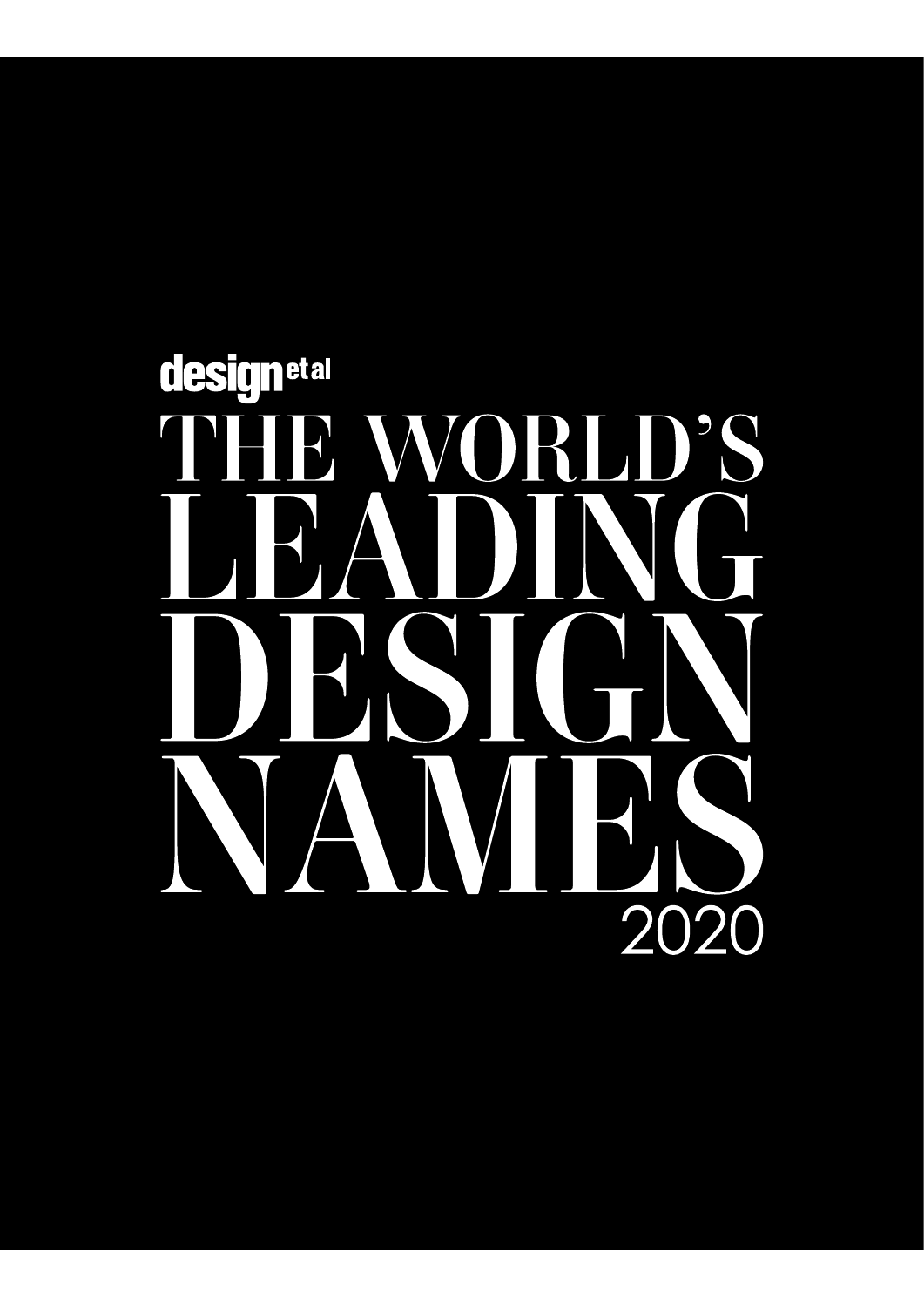

 **JENNY ALLAN** JENNY ALLAN DESIGN FOUNDER

**62 The World's Leading Design Names**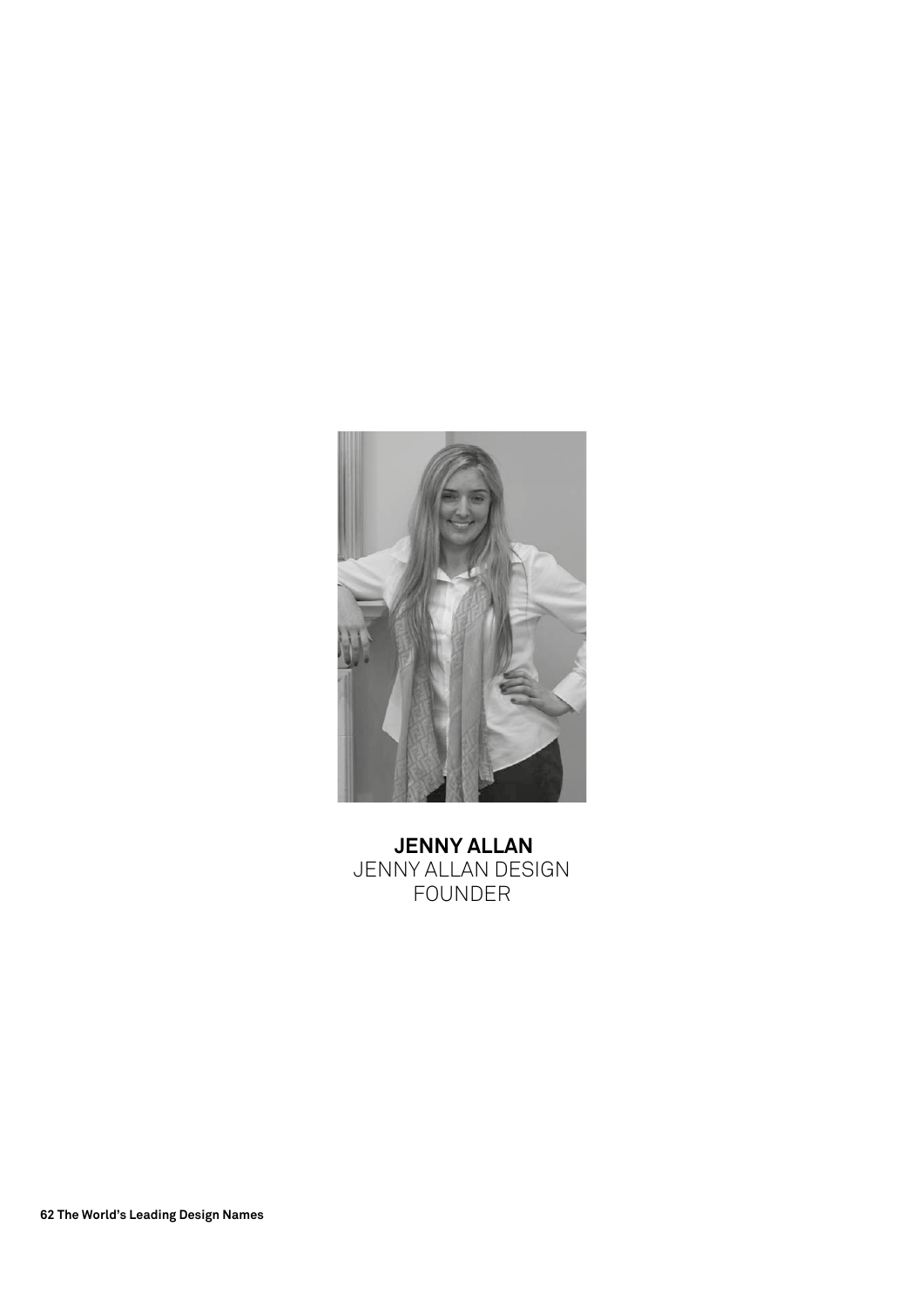

A **III** 

**"The balance and proportion of a space also needs to be right. I believe how a space makes you feel is the determining factor in whether a design is successful or not."**



 **The World's Leading Design Names 63**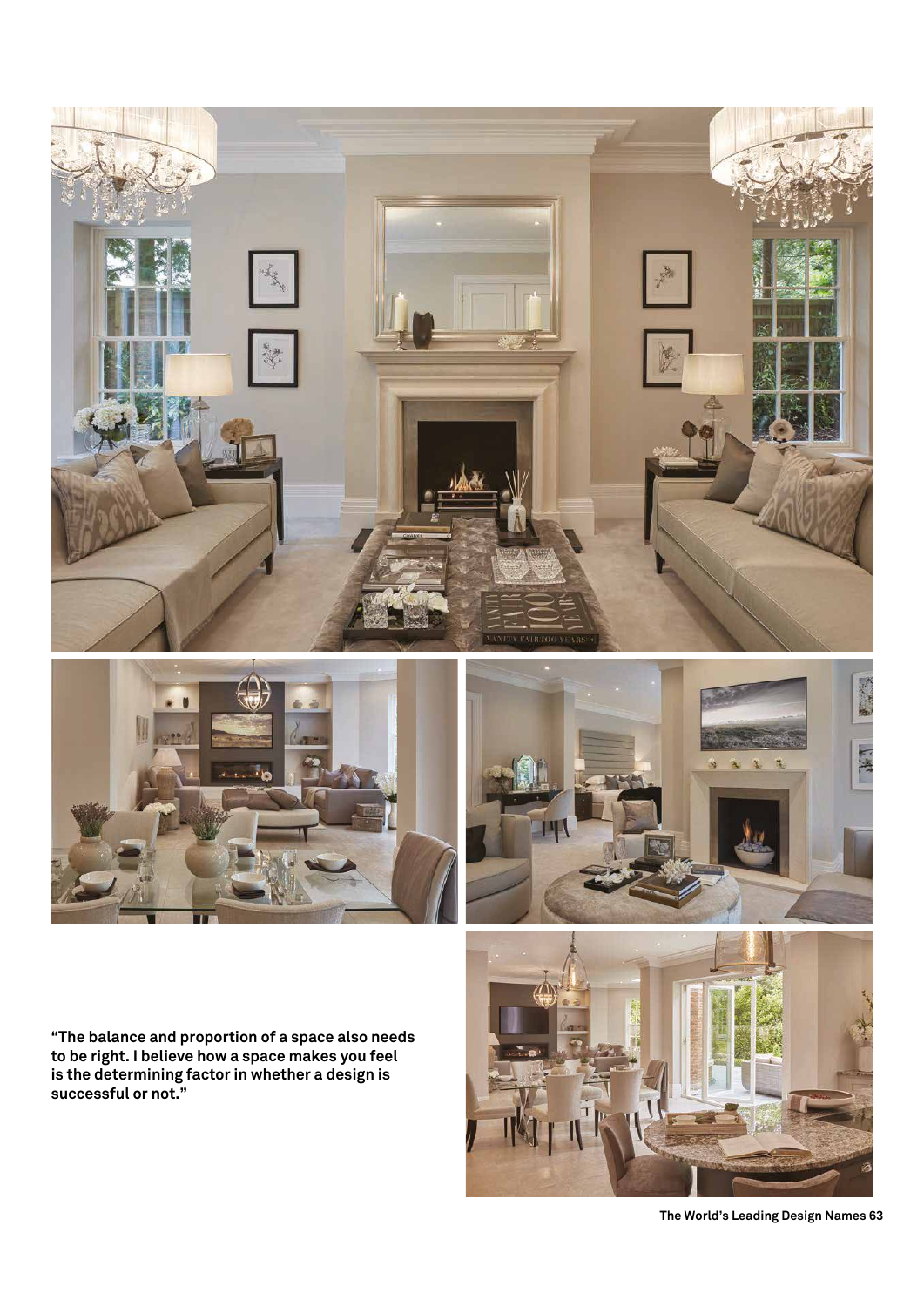Jenny Allan and her team of professional designers create opulent and elegant interiors in some of the most luxurious spaces in the UK. Jenny Allan seeks to ensure that each design reflects the client's specifications, ensuring that her design firm provides a pleasurable and practical experience.

### **Tell us a little about your background in design (education, experience, etc)**

I've always been interested in design and properties from an early age. I started off with friends and family's projects before furthering my career and starting my own business. Jenny Allan Design now has two offices, one in London and the other in Hampshire, and the business is growing further.

### **How would you describe your personal design style?**

Classic contemporary is our signature style; however, we are flexible and can adapt our style to meet any client's personal preference.

### **Where does your design inspiration come from?**

I live in London and it is such a vibrant city with incredible architecture, it's easy to pick up design inspiration from anywhere. It's hard to switch off from designing sometimes.

### **In what direction do you feel that design is moving towards in a general sense?**

Everything is becoming more and more bespoke. Clients are asking for one off unique pieces that no one else can buy and will make their home even more personal to them.

### **Name five key themes to consider when approaching design in 2020 and beyond.**

**1.** Spaces should be liveable and practical. With the advancements in fabrics this is now achievable whilst still looking stylish.

**2.** Technology - With the fast pace of technology, including the best and most effective features to make the most of what's available.

**3.** Storage – Busy lives can mean lots of items can be accumulated and ensuring a home has adequate storage is essential to a good design. It is hard to keep a home looking amazing if there is not enough storage.

**4.** Lighting – Designing lighting to create

appropriate moods for different lifestyles. **5.** Enhance well-being – With health and well-being at the forefront of many client's lives, including spas complexes and gyms is becoming more and more prevalent. A beautifully designed space can very much enhance your mental and physical health.

### **If you could offer one piece of advice when it comes to design schemes, what would it be?**

Ensure that the scheme is easy to live with and comfortable, as well as beautiful. The balance

and proportion of a space also needs to be right. I believe how a space makes you feel is the determining factor in whether a design is successful or not.

### **How important are The International Design & Architecture Awards?**

The International Design & Architecture Awards are very important as they showcase the best of design and enable designers to share our passion for our projects with a wide audience.

# **What projects are you currently working on?**

We have a number of exciting projects at the moment with many others in the pipeline. Including a prestigious renovation in Knightsbridge, a country home in Buckinghamshire, and others internationally.

### **What are your aims and goals for the next twelve months?**

My aim is to continue growing the business whilst providing our clients with the level of service and design that they have come to expect.

### **Final thoughts; tell us a little more about yourself and your daily inspirations:**

### **Your most treasured possession?**

My horse, who I have owned for many years.

### **Your favourite holiday destination?**

New York, I love the city and of course the shopping.

# **Your favourite hotel, restaurant & bar?**

Hotel – Four Seasons, Hampshire. Restaurant – Chiltern Firehouse. Bar – Monarch rooftop bar, New York, it has amazing views of the Empire State Building.

### **Your favourite book, film & song?**

Book – Pride and Prejudice. Film – Good Will Hunting. Song – Happy by Pharrell.

## **Your favourite food and drink?**

My favourite meal is a traditional home-cooked Sunday roast with my family, you can't beat it. For a drink it must be champagne on special occasions.

### **Your favourite way to spend an afternoon?**

At weekends I love to ride out on my horse in the New Forest and relax after a long week.

# **If you weren't a designer, what would you be?**

Professional Equestrian Rider.